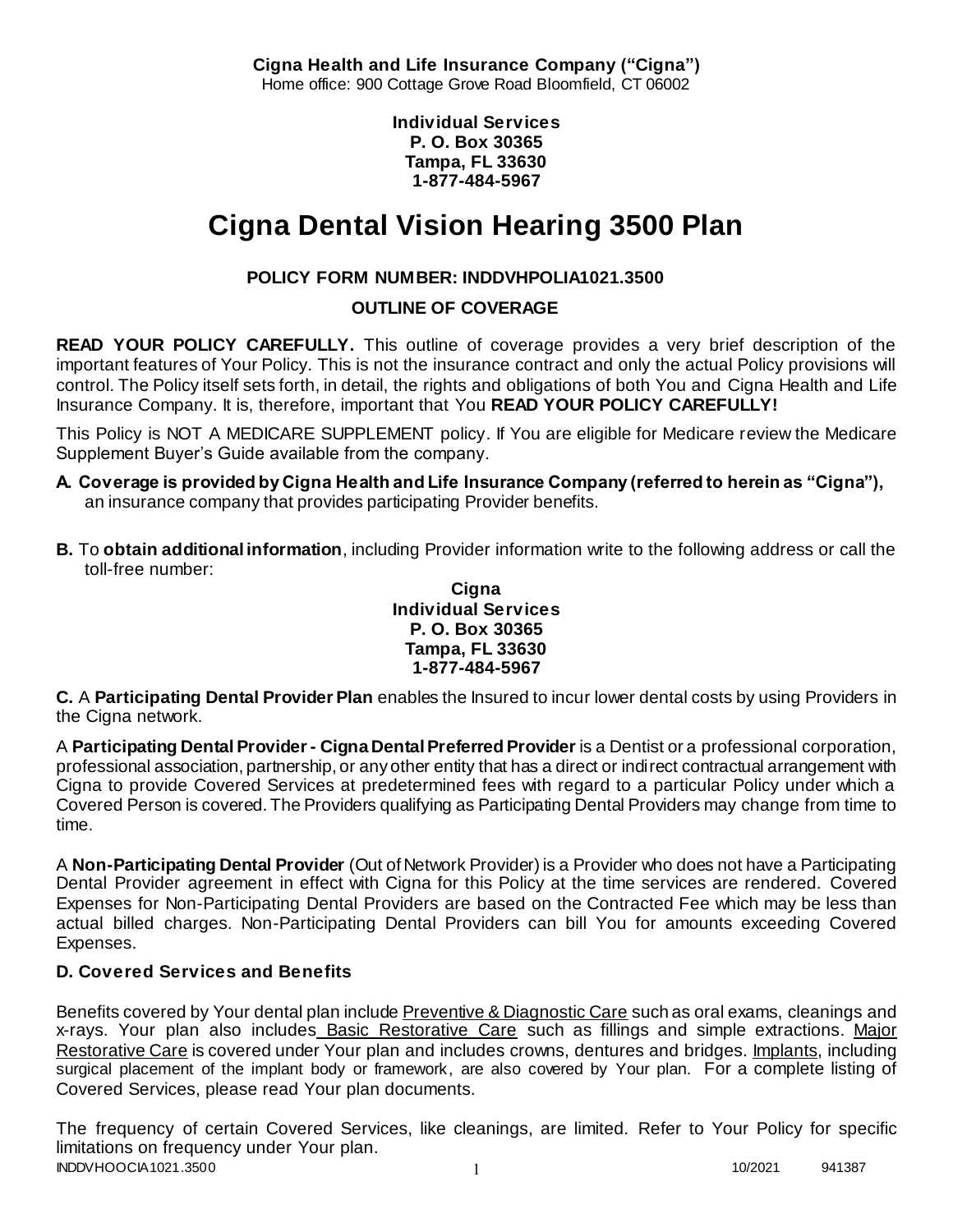### **Benefit Schedule**

The benefits outlined in the table below show the payment percentages for Covered Expenses **AFTER** any applicable Deductibles have been satisfied unless otherwise stated.

# **CIGNA DENTAL, VISION, AND HEARING INSURANCE** *The Schedule*

#### **For You and Your Dependents**

#### **The Schedule – Dental Benefits**

If You select a Participating Dental Provider, Your cost will be less than if You select a Non-Participating Dental Provider.

#### **Emergency Services**

The Benefit Percentage payable for Emergency Services charges made by a Non-Participating Dental Provider is the same Benefit Percentage as for Participating Dental Provider Charges. Dental Emergency services are required immediately to either alleviate pain or to treat the sudden onset of an acute dental condition. These are usually minor procedures performed in response to serious symptoms, which temporarily relieve significant pain, but do not effect a definitive cure, and which, if not rendered, will likely result in a more serious dental or medical complication.

#### **Dental Deductibles**

Dental Deductibles are expenses to be paid by You or Your Dependent. Dental Deductibles are in addition to any Coinsurance. Once the Dental Deductible maximum in The Schedule has been reached You and Your family need not satisfy any further dental deductible for the rest of that year.

#### **Participating Dental Provider Payment**

Participating Dental Provider services are paid based on the Contracted Fee agreed upon by the Provider and Cigna.

#### **Non-Participating Dental Provider Payment**

Non-Participating Dental Provider services are paid based on the Contracted Fee.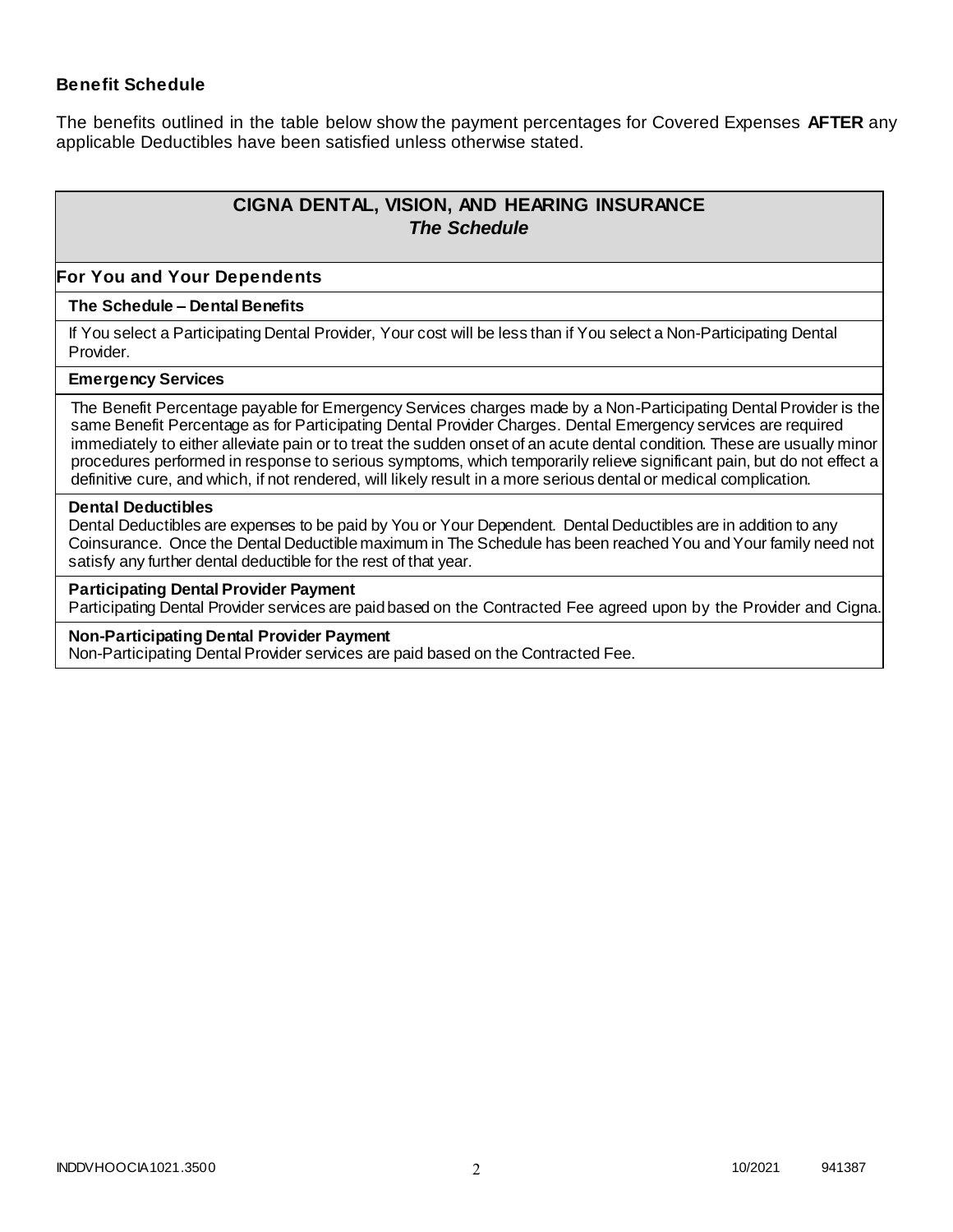| DENTAL BENEFIT HIGHLIGHTS                                                                                                                                                                                                                                                 |                                                  |
|---------------------------------------------------------------------------------------------------------------------------------------------------------------------------------------------------------------------------------------------------------------------------|--------------------------------------------------|
| Classes I, II, III, IX<br><b>Calendar Year Maximum</b>                                                                                                                                                                                                                    | \$2,500 per person                               |
| <b>Class IX Lifetime Maximum</b>                                                                                                                                                                                                                                          | \$2,000 per person                               |
| <b>Calendar Year Dental Deductible</b>                                                                                                                                                                                                                                    |                                                  |
| Individual                                                                                                                                                                                                                                                                | \$100 per person                                 |
|                                                                                                                                                                                                                                                                           | Not Applicable to Class I                        |
| <b>Class I</b>                                                                                                                                                                                                                                                            | The Percentage of Covered Expenses the Plan Pays |
| Preventive Care<br>Oral Exams<br>Routine Cleanings<br>Routine X-rays<br>Non-Routine X-rays<br><b>Fluoride Application</b><br><b>Sealants</b><br>Space Maintainers (non-orthodontic)<br>Emergency Care to Relieve Pain                                                     | 100%                                             |
| <b>Class II</b>                                                                                                                                                                                                                                                           | The Percentage of Covered Expenses the Plan Pays |
| <b>Basic Restorative</b><br>Fillings<br>Surgical Extraction of Impacted Teeth<br>Oral Surgery, Simple Extractions<br>Relines, Rebases, and Adjustments<br>Repairs - Bridges, Crowns, and Inlays<br>Repairs - Dentures                                                     | 80% after dental deductible                      |
| <b>Class III</b>                                                                                                                                                                                                                                                          | The Percentage of Covered Expenses the Plan Pays |
| <b>Major Restorative</b><br>Crowns / Inlays / Onlays<br>Root Canal Therapy / Endodontics<br><b>Minor Periodontics</b><br><b>Major Periodontics</b><br>Oral Surgery, All Except Simple Extractions<br>Prosthesis Over Implant<br>Anesthetics<br>Dentures<br><b>Bridges</b> | 50% after dental deductible                      |
| <b>Class IX</b>                                                                                                                                                                                                                                                           | The Percentage of Covered Expenses the Plan Pays |
| Implants                                                                                                                                                                                                                                                                  | 50% after plan deductible                        |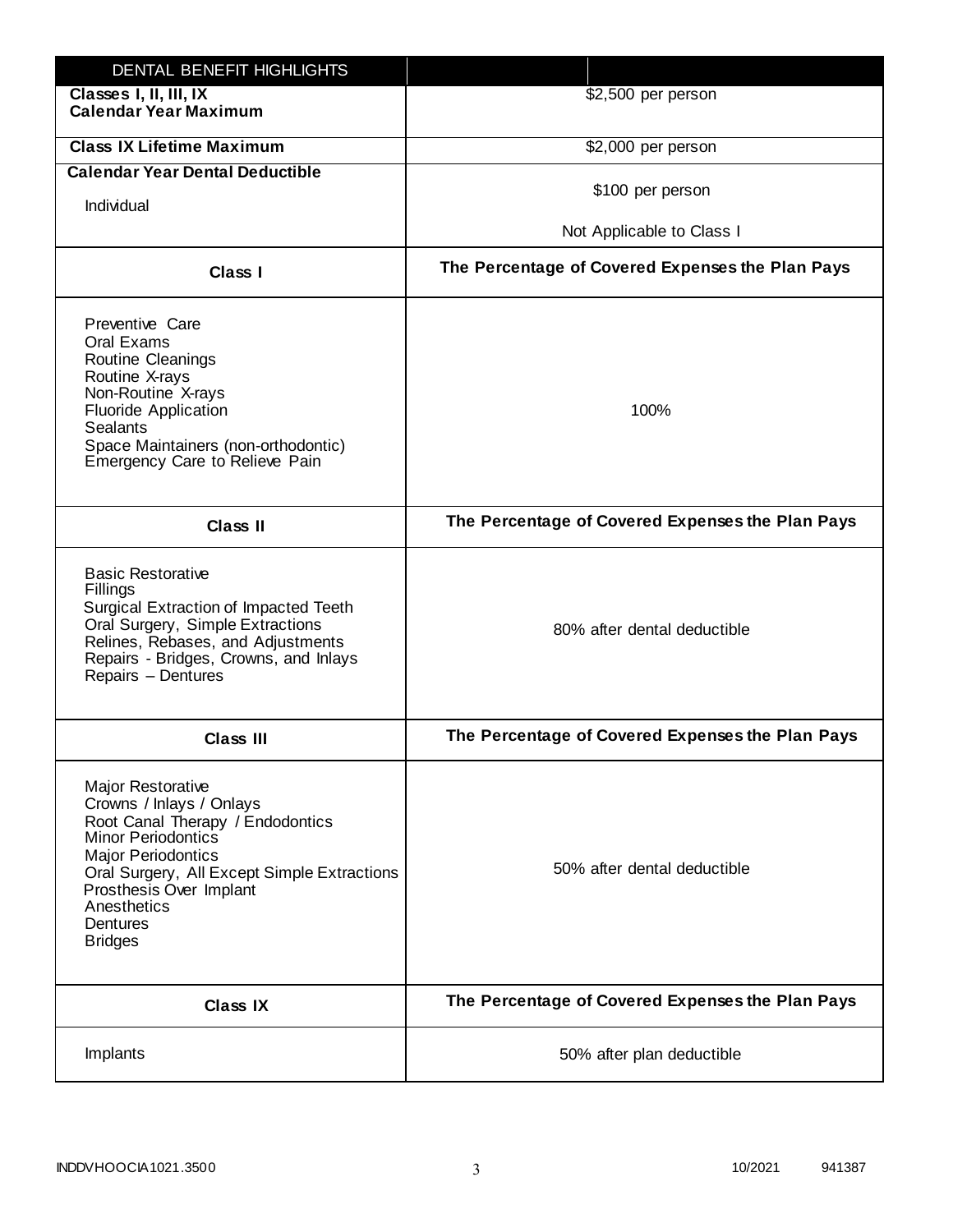| The Schedule - Vision Benefits                                                                  |                                                                                          |
|-------------------------------------------------------------------------------------------------|------------------------------------------------------------------------------------------|
| VISION BENEFIT HIGHLIGHTS                                                                       |                                                                                          |
| Eye Examinations, including refraction                                                          | The plan pays 90% of expenses, not to exceed a \$100 calendar<br>year maximum per person |
| Materials (corrective eyeglasses or contact<br>lenses, including fittings and follow-up visits) | \$300 calendar year maximum per person                                                   |

| The Schedule - Hearing Benefits                             |                                        |
|-------------------------------------------------------------|----------------------------------------|
| <b>HEARING BENEFIT HIGHLIGHTS</b>                           |                                        |
| <b>Hearing Examinations</b>                                 | \$50 calendar year maximum per person  |
| Materials (Hearing Aids, including fittings<br>and repairs) | \$700 calendar year maximum per person |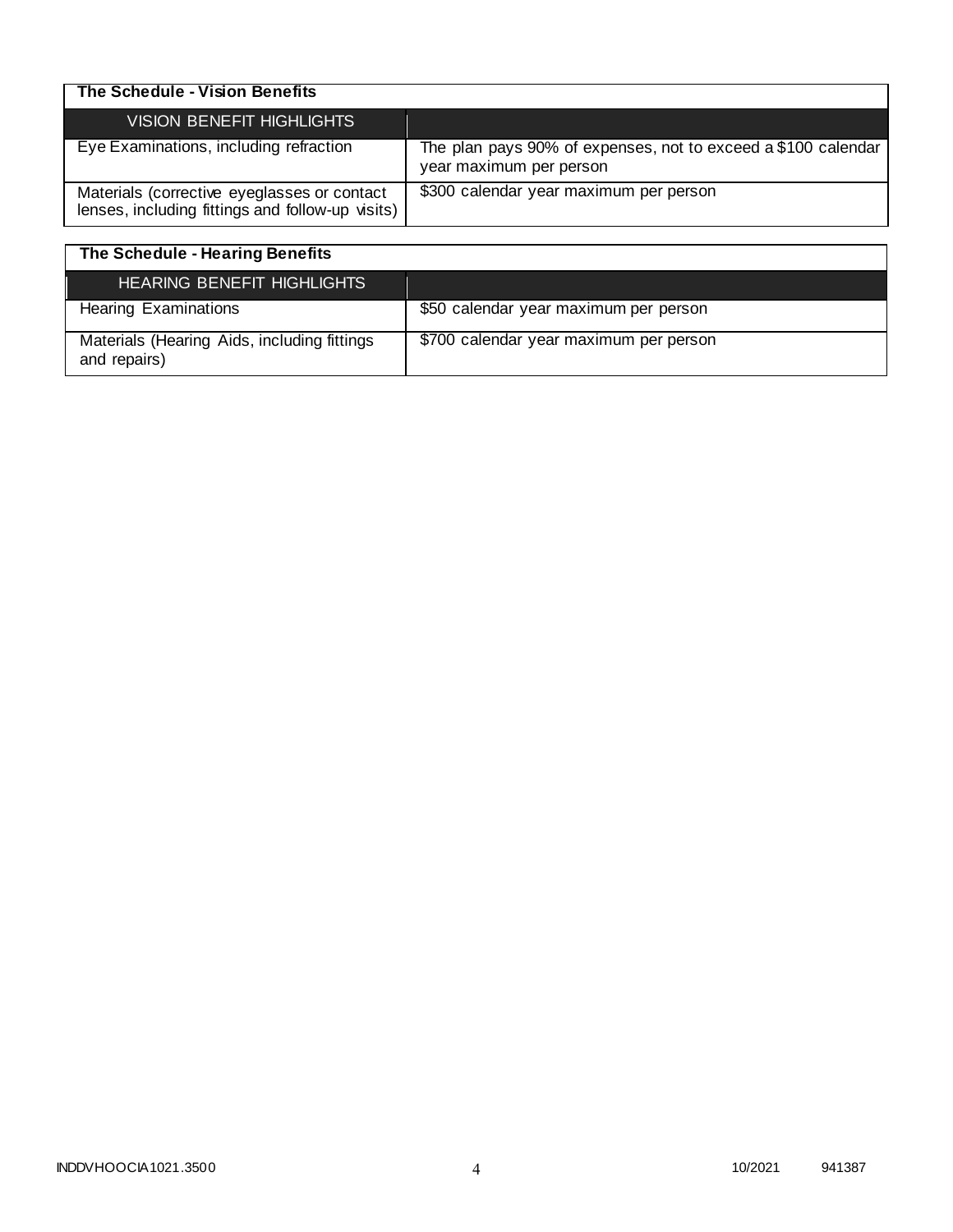# **Waiting Periods**

A Covered Person may access their dental, vision, and hearing benefit insurance once he or she has satisfied the following waiting periods:

- There is no waiting period for Class I or II dental benefits or for vision and hearing benefits.
- After 6 consecutive months of coverage dental benefits will increase to include the list of Class III procedures.
- After 12 consecutive months of coverage dental benefits will increase to include the list of Class IX procedures.

### **Missing Teeth Limitation**

There is no payment for replacement of teeth that are missing when a person first becomes insured. This payment limitation no longer applies after 24 months of continuous coverage.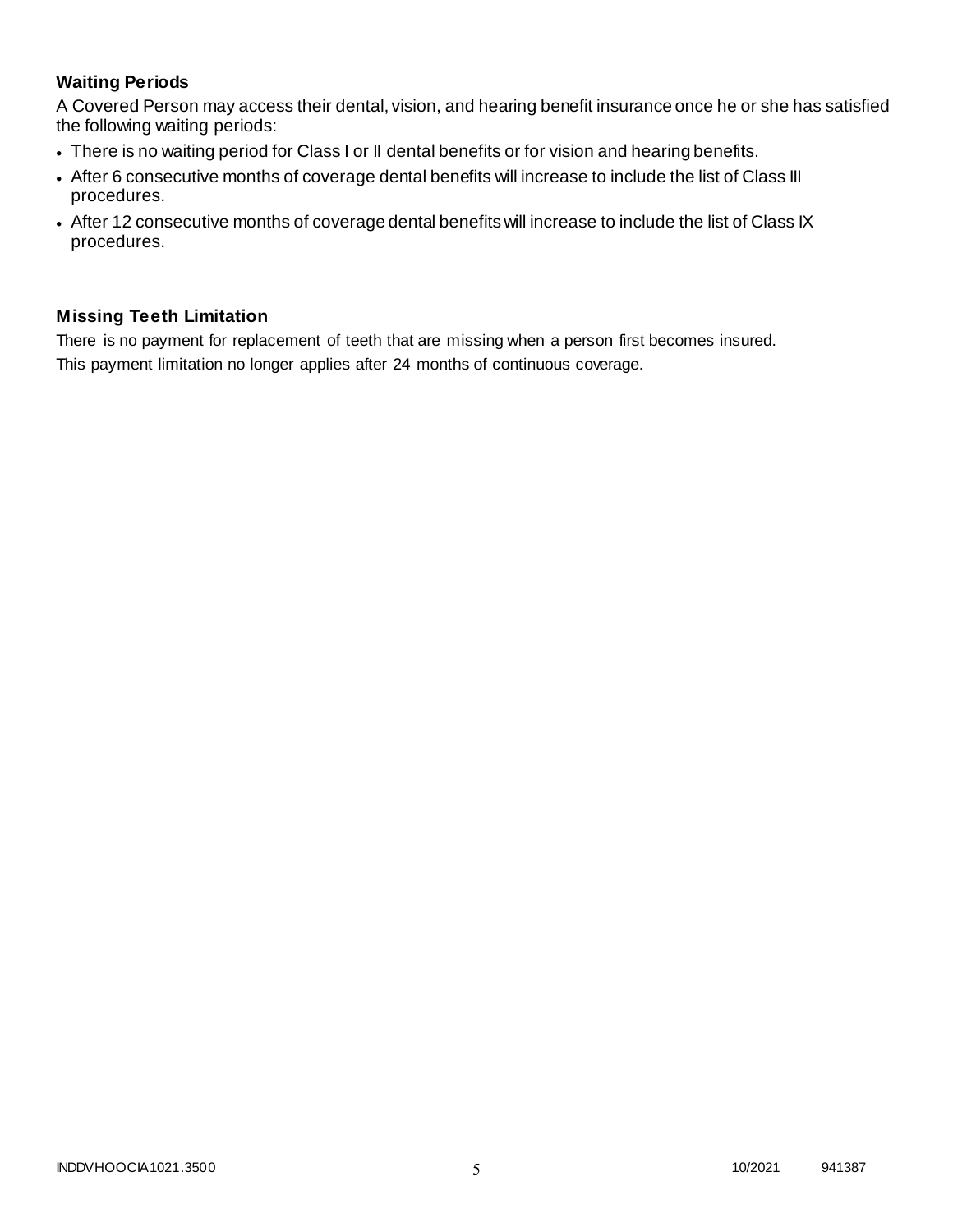# **E. Insured's Financial Responsibility**

The Insured is responsible for paying the monthly or quarterly premium on a timely basis. The Insured is also responsible to pay Providers for charges that are applied to the Deductibles, Coinsurance, and any amounts charged by Non-Participating Dental Providers in excess of the Contracted Fee. In addition, any charges for Medically Necessary and/or Dentally Necessary items that are excluded under the Policy are the responsibility of the Insured.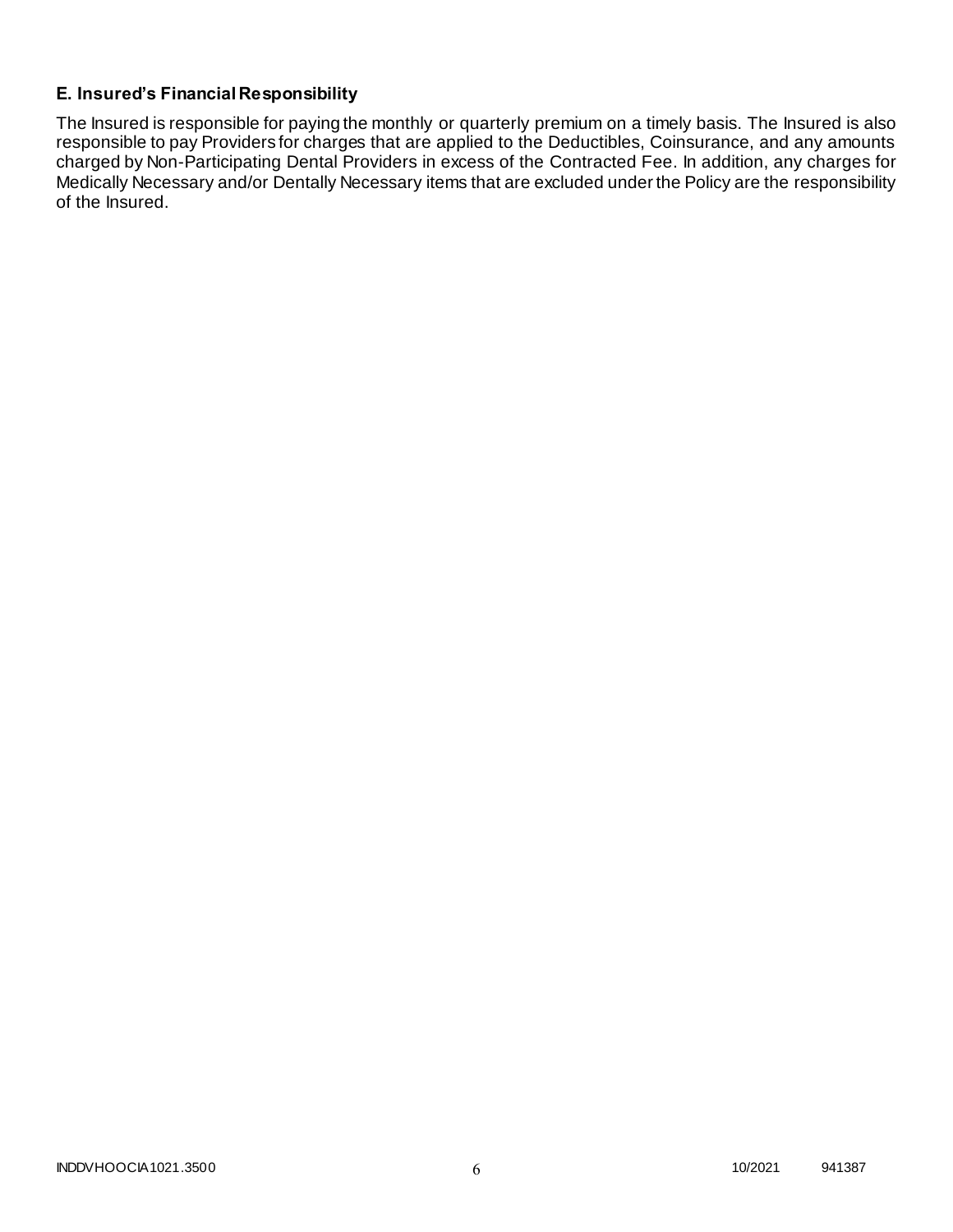# **F. Exclusions and Limitations: What Is Not Covered By This Policy**

# **Expenses Not Covered**

Covered Expenses will not include, and no payment will be made for:

- procedures which are not included in the list of Covered Dental Services, Covered Vision Services, or Covered Hearing Services;
- cone beam imaging;
- instruction for plaque control, oral hygiene and diet;
- core build-ups;
- veneers;
- precious or semi-precious metals for crowns, bridges and abutments;
- restoration of teeth which have been damaged by erosion, attrition or abrasion;
- bite registrations; precision or semi-precision attachments; or splinting;
- orthodontic treatment, except for the treatment of cleft lip and cleft palate;
- general anesthesia or intravenous sedation, when used for the purposes of anxiety control or patient management is not covered; may be considered only when medically or dentally necessary and when in conjunction with covered complex oral surgery;
- athletic mouth guards;
- services performed solely for cosmetic reasons;
- personalization or decoration of any dental device or dental work;
- replacement of an appliance per benefit guidelines;
- services that are deemed to be medical in nature;
- services and supplies received from a hospital;
- prescription drugs;
- plano lenses;
- VDT (video display terminal)/computer eyeglass benefit;
- medical or surgical treatment of the eyes;
- any type of corrective vision surgery, including LASIK surgery, radial ketatonomy (RK), automated lamellar keratoplasty (ALK), or conductive keratoplasty (CK);
- Orthoptic or vision training and any associated supplemental testing;
- any eye examination, or any corrective eyewear, required by an employer as a condition of employment;
- safety eyewear;
- sub-normal vision aids or non-prescription lenses;
- Magnification or low vision aids not shown as covered in the Schedule of Vision Coverage;
- Assistive Listening Devices (ALDs);
- medical and/or surgical treatment of the internal or external structures of the ear, including but not limited to Cochlear implants;
- Hearing Aids not prescribed by a Licensed Hearing Care Professional;
- ear protective devices or plugs;
- Hearing Aids maintenance/service contracts, ear molds and other miscellaneous repairs;
- Hearing Aids purchased online or over the counter (OTC); or
- Disposable Hearing Aids.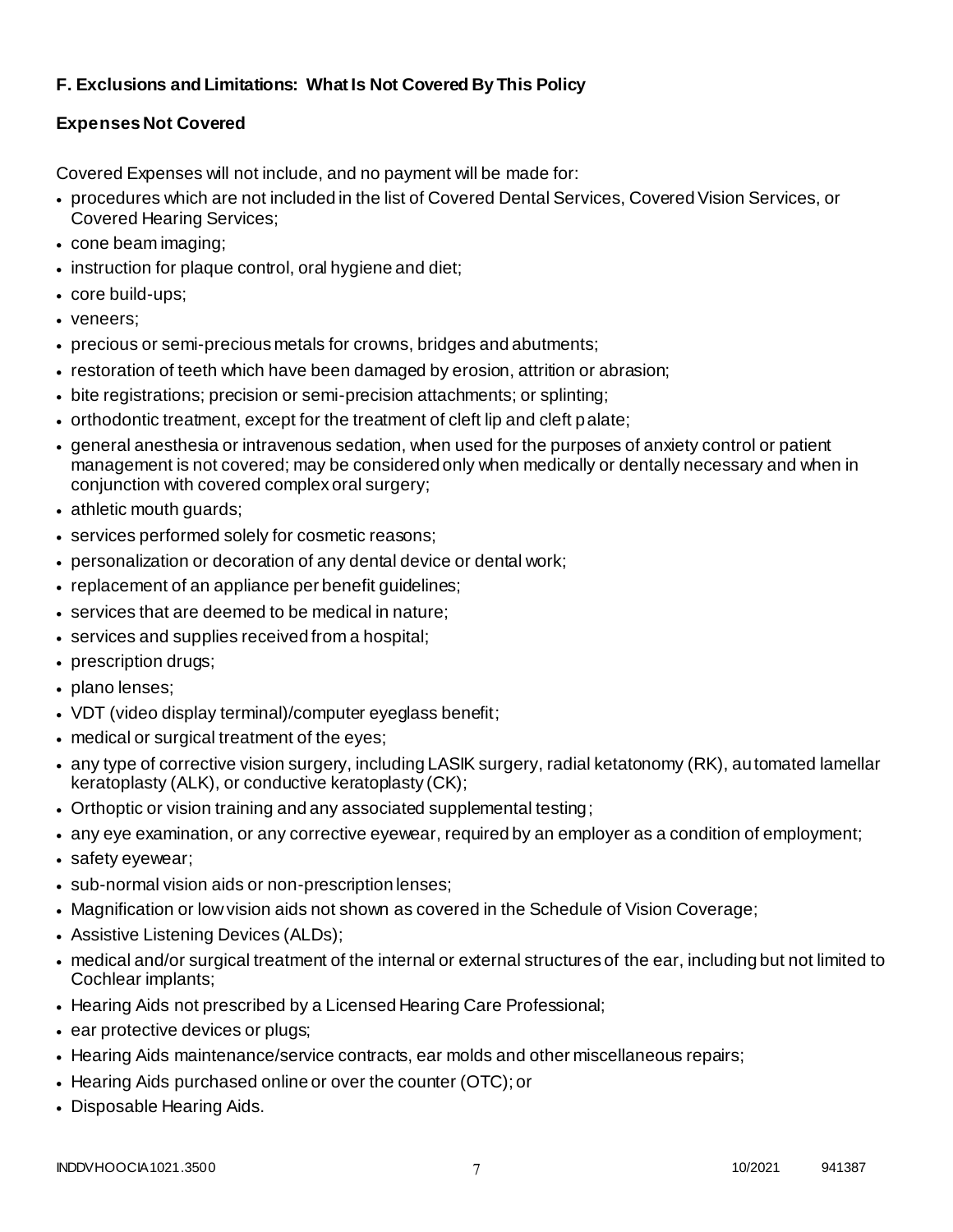### **General Limitations**

No payment will be made for expenses incurred for You or any one of Your Dependents:

- For services not specifically listed as Covered Services in this Policy;
- For services or supplies that are not Medically Necessary;
- For services received before the Effective Date of coverage;
- For services received after coverage under this Policy ends;
- For services for which You have no legal obligation to pay or for which no charge would be made if You did not have insurance coverage;
- For Professional services or supplies received or purchased directly or on Your behalf by anyone, including a Provider, from any of the following:
	- Yourself or Your employer;
	- a person who lives in the Covered Person's home, or that person's employer;
	- a person who is related to the Covered Person by blood, marriage or adoption, or that person's employer.
- for or in connection with an Injury arising out of, or in the course of, any employment for wage or profit;
- for or in connection with a Sickness which is covered under any workers' compensation or similar law;
- for charges made by a Hospital owned or operated by or which provides care or performs services for, the United States Government, if such charges are directly related to a condition which occurred while serving in the military or an associated auxiliary unit;
- services or supplies received due to an act of war, declared or undeclared while serving in the military or an associated auxiliary unit;
- to the extent that payment is unlawful where the person resides when the expenses are incurred;
- for charges which the person is not legally required to pay;
- for charges which would not have been made if the person had no insurance;
- to the extent that billed charges exceed the rate of reimbursement as described in the Schedule;
- for charges for unnecessary care, treatment or surgery;
- to the extent that You or any of Your Dependents is in any way paid or entitled to payment for those expenses by or through a public program, other than Medicaid;
- for or in connection with experimental procedures or treatment methods not approved by the American Dental Association or the appropriate dental specialty society;
- Procedures that are a covered expense under any other plan which provides dental, vision, or hearing benefits;
- To the extent that benefits are paid or payable for those expenses under the mandatory part of any auto insurance policy written to comply with a "no-fault" insurance law or an uninsured motorist insurance law. Cigna will take into account any adjustment option chosen under such part by You or any one of Your Dependents.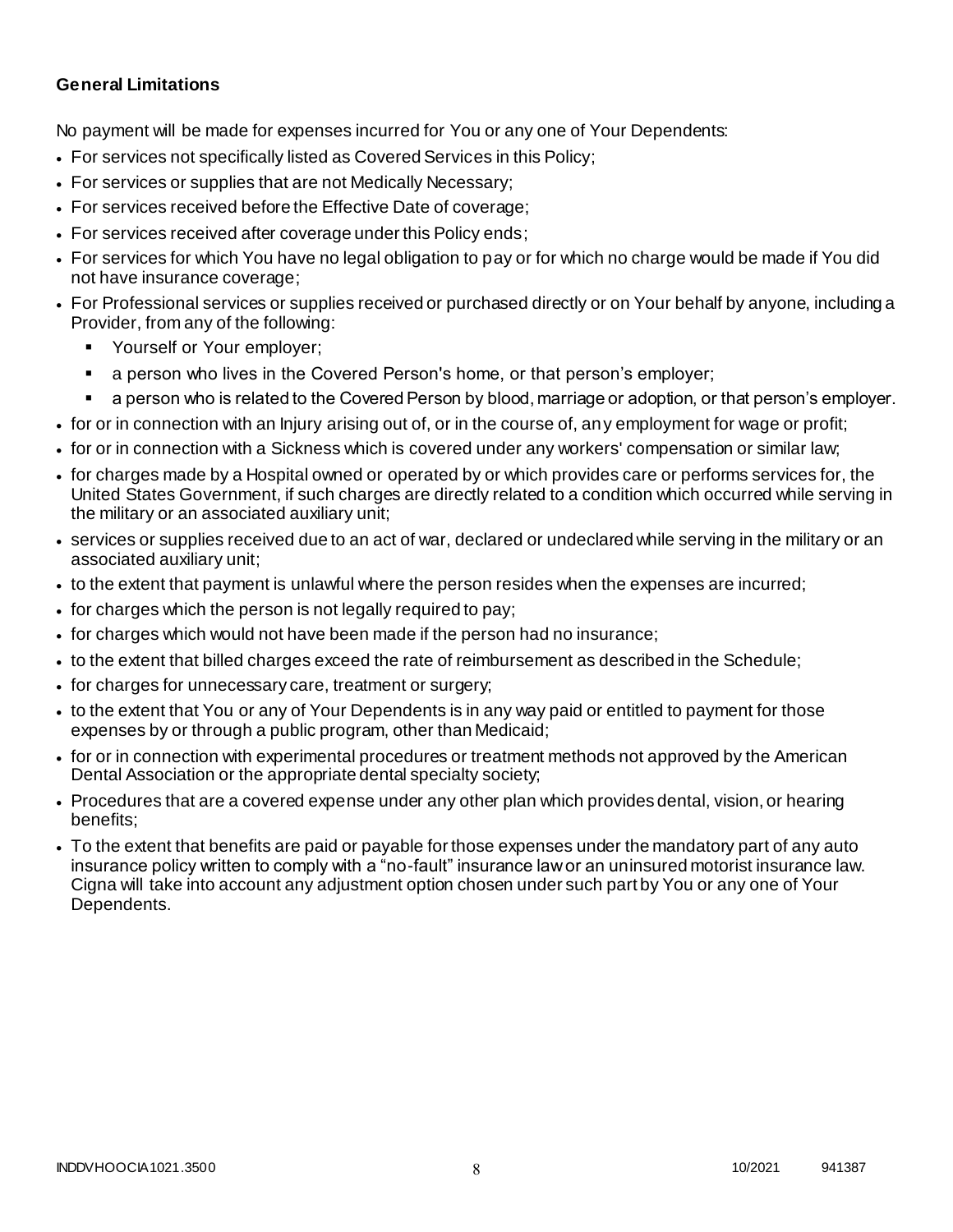### **G. Predetermination of Dental Benefits Program**

Predetermination of Benefits is a voluntary review of a Dentist's proposed treatment plan and expected charges. It is not preauthorization of service and is not required.

The treatment plan should include supporting pre-operative x-rays and other diagnostic materials as requested by Cigna's dental consultant. If there is a change in the treatment plan, a revised plan should be submitted.

Cigna will determine covered dental expenses for the proposed treatment plan. If there is no Predetermination of Benefits, Cigna will determine covered dental expenses when it receives a claim.

Review of proposed treatment is advised whenever extensive dental work is recommended when charges exceed **\$500**.

Predetermination of Benefits is not a guarantee of a set payment. Payment is based on the services that are actually delivered and the coverage in force at the time services are completed.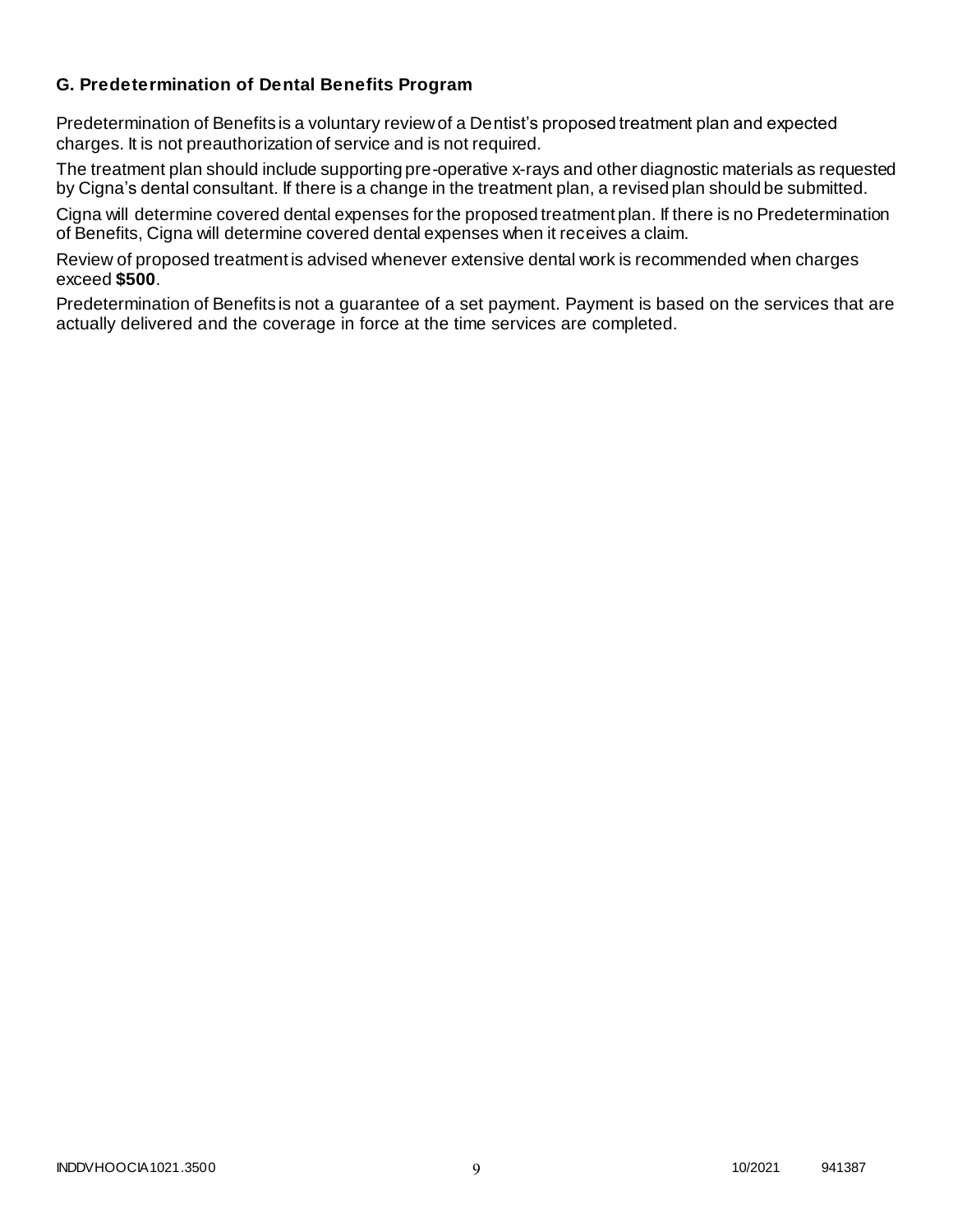### **H. General Provisions**

### **WHEN YOU HAVE A COMPLAINT OR AN APPEAL**

For the purposes of this section, any reference to "You," "Your" or "Yourself" also refers to a representative or Provider designated by You to act on Your behalf, unless otherwise noted.

We want You to be completely satisfied with the care You receive. That is why We have established a process for addressing Your concerns and solving Your problems.

#### **Start with Member Services**

We are here to listen and help. If You have a concern regarding a person, a service, the quality of care, or contractual benefits, You can call Our toll-free number and explain Your concern to one of Our Customer Service representatives. You can also express that concern in writing. Please call or write to Us at the following:

Customer Services Toll-Free Number or address on mycigna.com, explanation of benefits or claim form

We will do Our best to resolve the matter on Your initial contact. If We need more time to review or investigate Your concern, We will get back to You as soon as possible, but in any case within 30 days. If You are not satisfied with the results of a coverage decision, You can start the appeals procedure.

#### **Appeals Procedure**

Cigna has a two step appeals procedure for coverage decisions. To initiate an appeal, You must submit a request for an appeal in writing within 365 days of receipt of a denial notice. You should state the reason why You feel Your appeal should be approved and include any information supporting Your appeal. If You are unable or choose not to write, You may ask to register Your appeal by telephone. Call or write to Us at the toll-free number or address on Your Benefit Identification card, explanation of benefits or claim f orm.

#### **Level One Appeal**

Your appeal will be reviewed and the decision made by someone not involved in the initial decision. Appeals involving Medical Necessity or clinical appropriateness will be considered by a health care professional.

For level one appeals, We will respond in writing with a decision within 30 calendar days after We receive an appeal for a postservice coverage determination. If more time or information is needed to make the determination, We will notify You in writing to request an extension of up to 15 calendar days and to specify any additional information needed to complete the review.

If You are not satisfied with Our level-one appeal decision, You may request a level-two appeal.

#### **Level Two Appeal**

If You are dissatisfied with Our level one appeal decision, You may request a second review. To start a level two appeal, follow the same process required for a level one appeal.

Most requests for a second review will be conducted by the Appeals Committee, which consists of at least three people. Anyone involved in the prior decision may not vote on the Committee. For appeals involving Medical Necessity or clinical appropriateness, the Committee will consult with at least one Dentist reviewer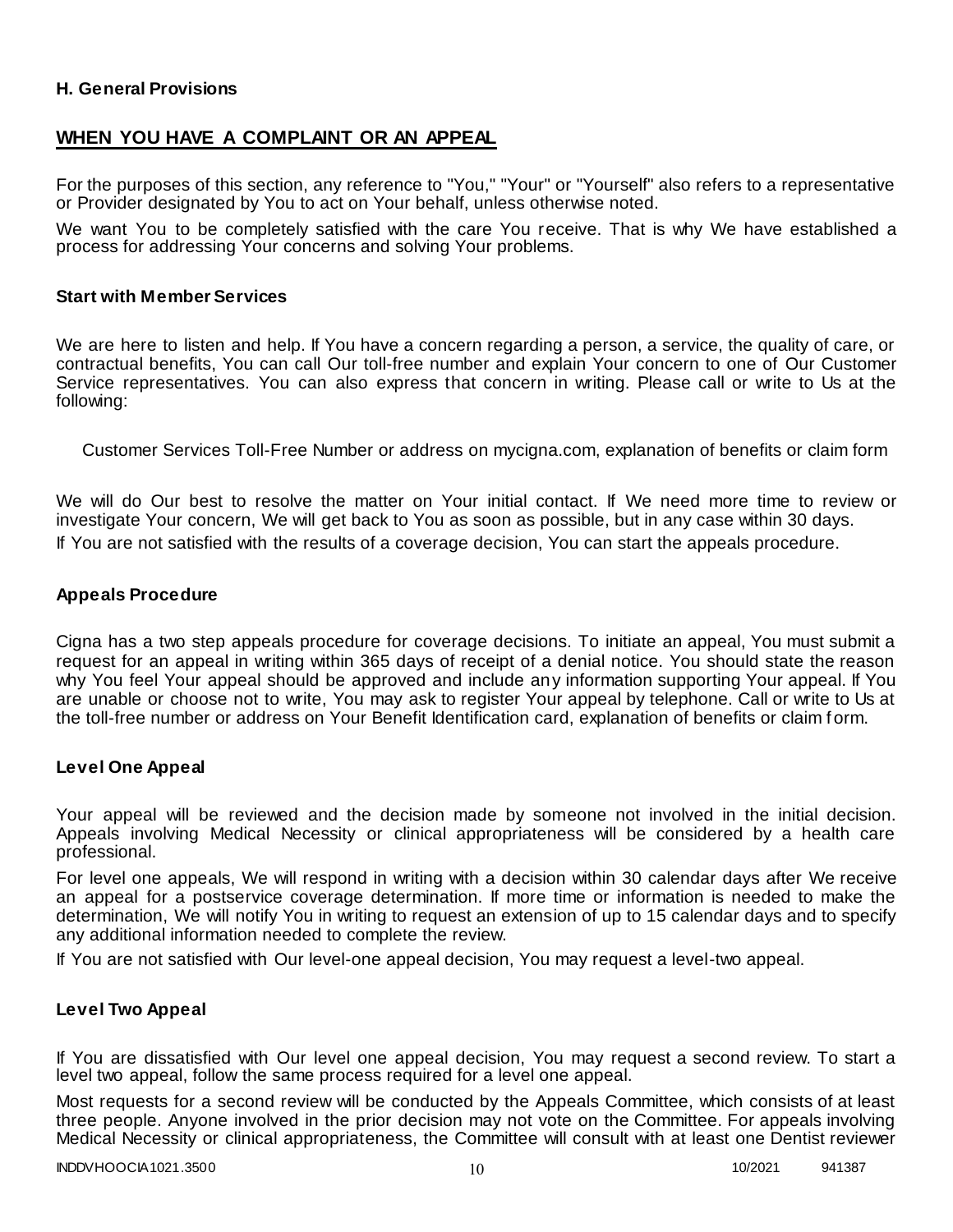in the same or similar specialty as the care under consideration, as determined by Cigna's Dentist reviewer. You may present Your situation to the Committee in person or by conference call.

For level two appeals We will acknowledge in writing that We have received Your request and schedule a Committee review. For postservice claims, the Committee review will be completed within 30 calendar days. If more time or information is needed to make the determination, We will notify You in writing to request an extension of up to 15 calendar days and to specify any additional information needed by the Committee to complete the review. You will be notified in writing of the Committee's decision within five working days after the Committee meeting, and within the Committee review time frames above if the Committee does not approve the requested coverage.

#### **Notice of Benefit Determination on Appeal**

Every notice of an appeal decision will be provided in writing or electronically and, if an adverse determination, will include:

- (1) the specific reason or reasons for the denial decision;
- (2) reference to the specific Policy provisions on which the decision is based;
- (3) a statement that the claimant is entitled to receive, upon request and free of charge, reasonable access to and copies of all documents, records, and other Relevant Information as defined;
- (4) upon request and free of charge, a copy of any internal rule, guideline, protocol or other similar criterion that was relied upon in making the adverse determination regarding Your appeal, and an explanation of the scientific or clinical judgment for a determination that is based on a medical necessity, experimental treatment or other similar exclusion or limit.

#### **Relevant Information**

Relevant Information is any document, record, or other information which was relied upon in making the benefit determination; was submitted, considered, or generated in the course of making the benefit determination, without regard to whether such document, record, or other information was relied upon in making the benefit determination; demonstrates compliance with the administrative processes and safeguards required by federal law in making the benefit determination; or constitutes a statement of policy or guidance with respect to the plan concerning the denied treatment option or benefit or the claimant's diagnosis, without regard to whether such advice or statement was relied upon in making the benefit determination.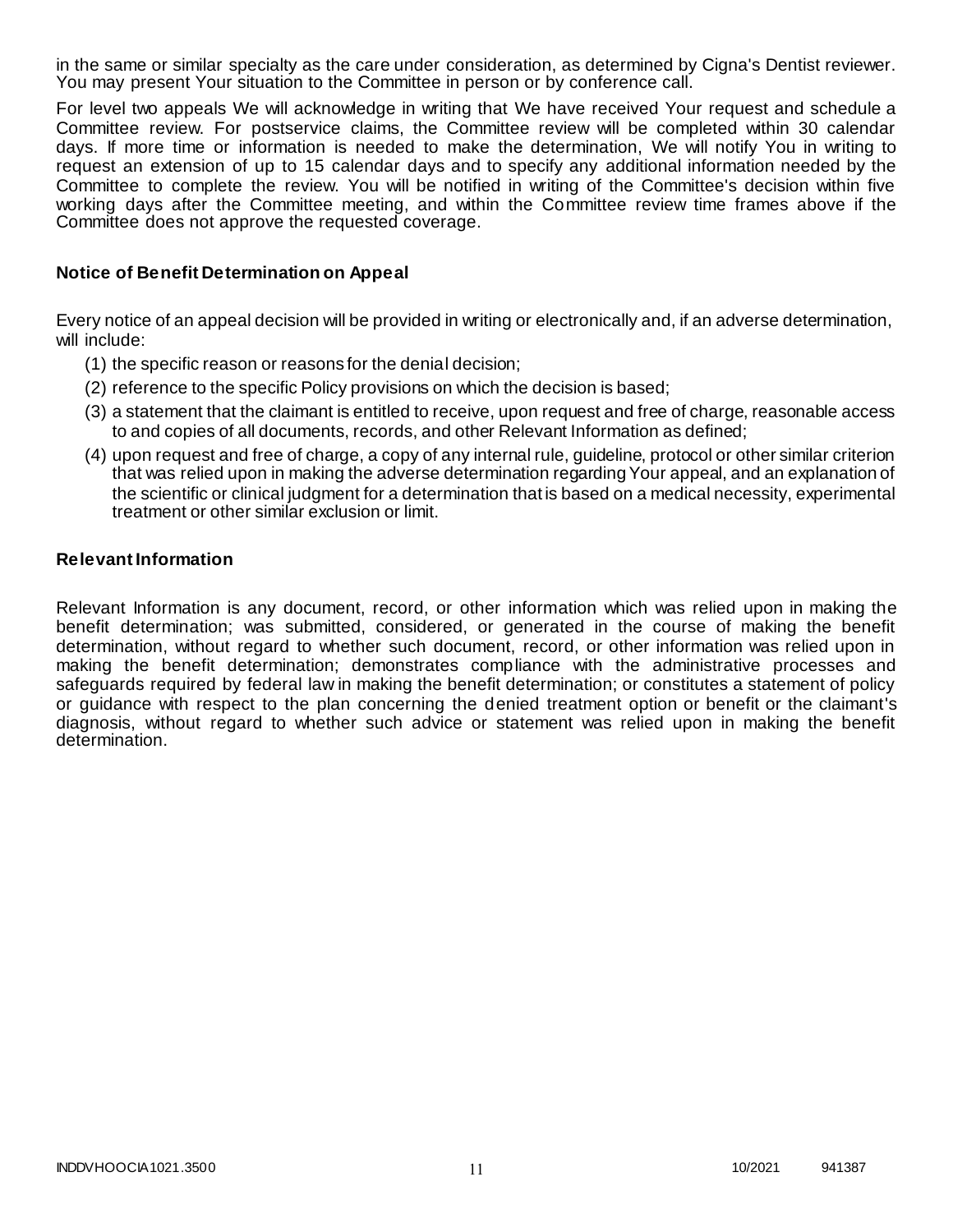# **I. Participating Dental Providers**

Cigna will provide a current list of Dentists currently participating with Cigna and their locations to each Covered Person upon request.

To verify if a Dentist is currently participating with Cigna and is accepting new Cigna Insureds, the Covered Person should visit Our website at mycigna.com.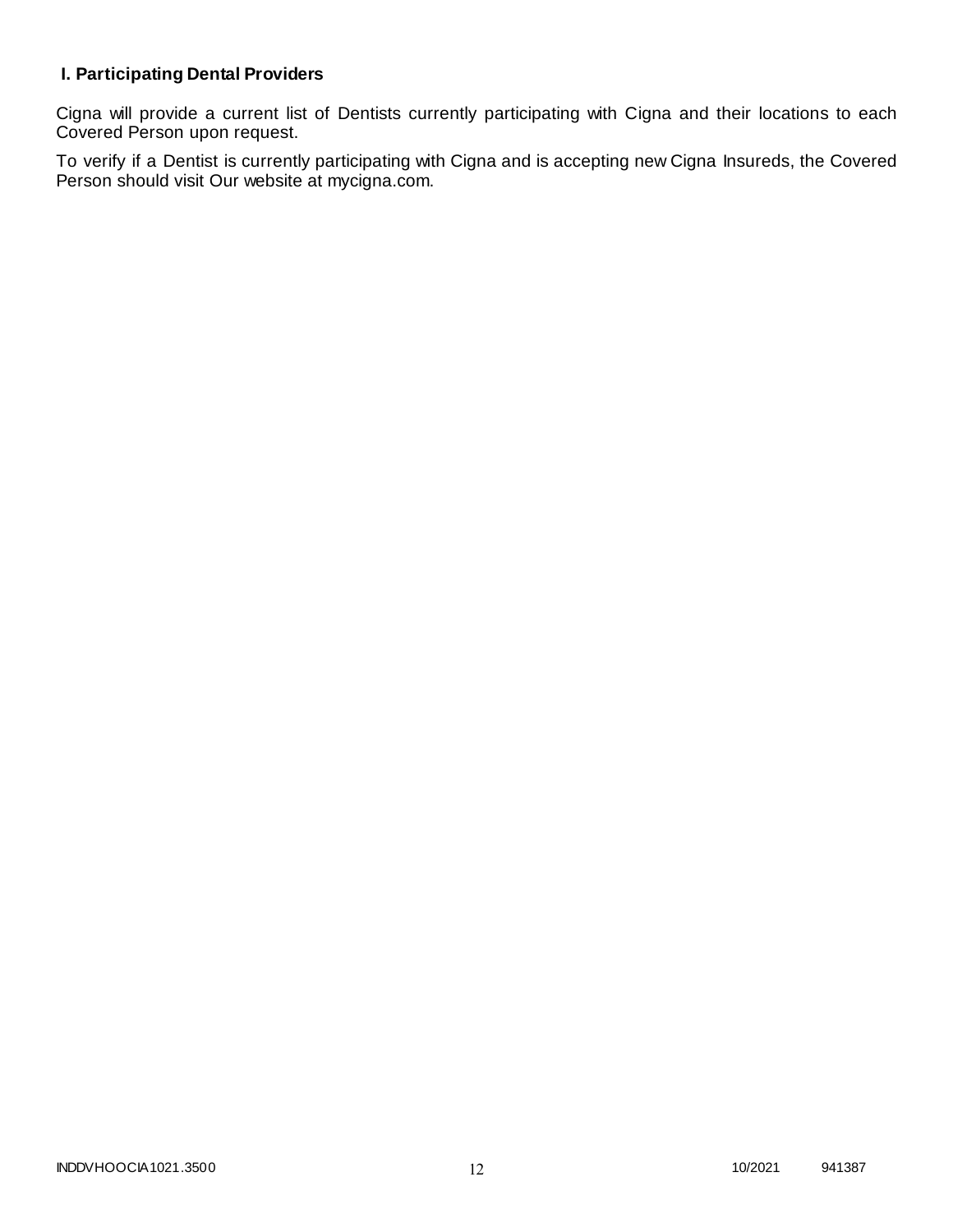### **J. Renewability, Eligibility, and Continuation**

1. The Policy will renew except for the specific events stated in the Policy. Cigna may change the premiums of the Policy with 60 days written notice to the Insured. However, Cigna will not refuse to renew or change the premium schedule for the Policy on an individual basis, but only for all Insureds in the same class and covered under the same Policy as You.

2. The individual plan is designed for residents of Iowa who are not enrolled under or covered by any other group or individual health coverage. You must notify Cigna of all changes that may affect any Covered Person's eligibility under the Policy.

3. You or Your Dependent(s) will become ineligible for coverage:

- When premiums are not paid according to the due dates and grace periods described in the premium section.
- With respect to Your Spouse, Domestic Partner, or partner to a Civil Union: when the Spouse is no longer married to the Insured or when the union is dissolved.
- With respect to You and Your Family Member(s): when You no longer meet the requirements listed in the Conditions of Eligibility section.
- The date the Policy terminates.
- When the Insured no longer lives in the Service Area.

4. If a Covered Person's eligibility under this Plan would terminate due to the Insured's death, divorce or if other Dependents would become ineligible due to age or no longer qualify as dependents for coverage under this Plan; except for the Insured's failure to pay premium, the Covered Person's insurance will be continued if the Covered Person exercising the continuation right notifies Cigna and pays the appropriate monthly premium within 60 days following the date this Policy would otherwise terminate. Any waiting periods in the new Plan will be considered as being met to the extent coverage was in force under this Plan.